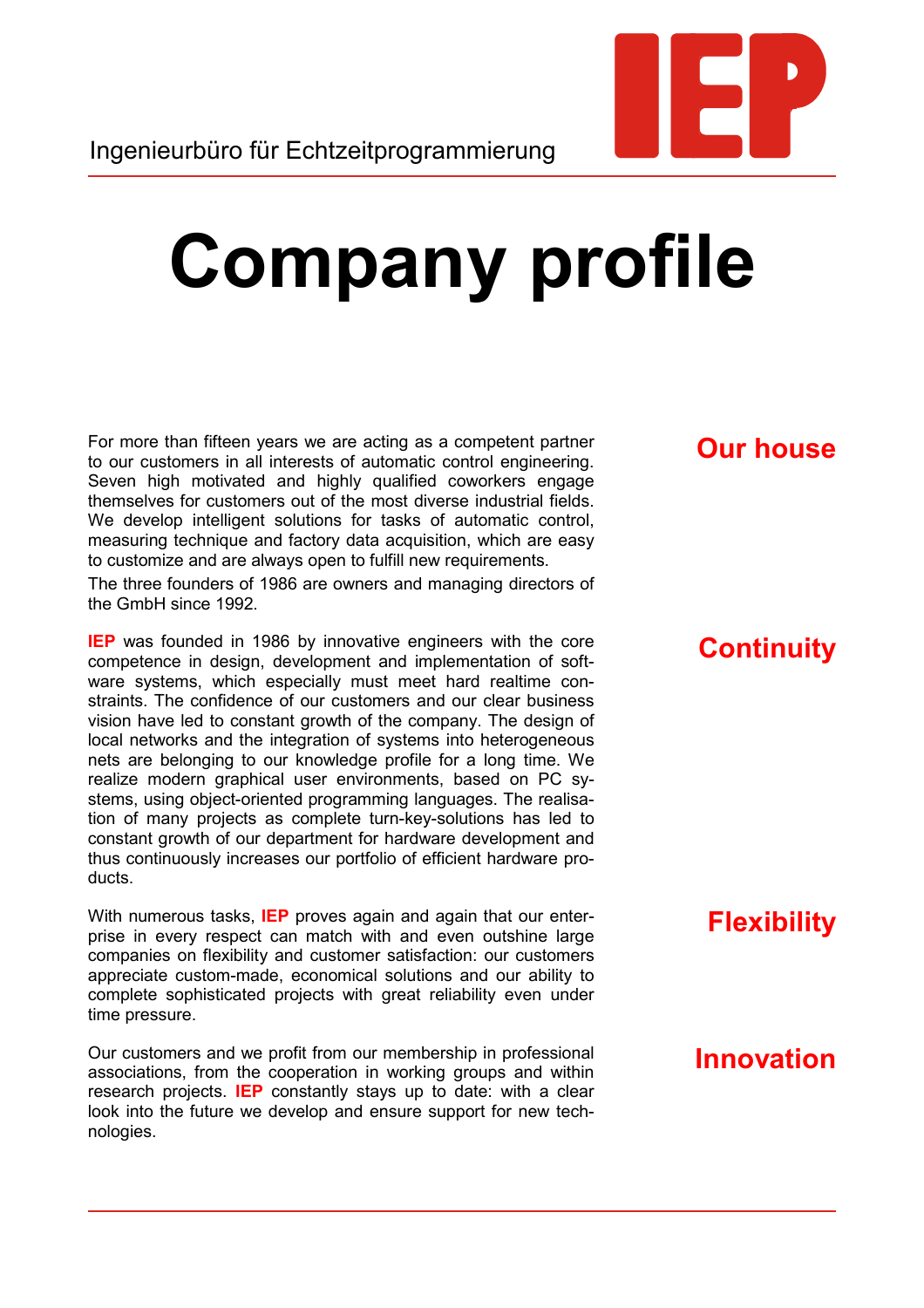| <b>Quality</b><br>from the outset | Our products meet the highest quality standards.<br>Software development with modern design methods and constant<br>deployment of a version control system with automatic documen-<br>tation assure the traceability and reliability of our programs. Code<br>revisions and complete coverage function tests ensure quality on<br>highest level.<br>By archived test reports and standardized test procedures, which<br>can also be provided in coordination with your desires, our hard-<br>ware is comprehensible to the manufacturing lot. A complete func-<br>tion test for each item delivered is a matter of course.                                                                                                                                                 |
|-----------------------------------|----------------------------------------------------------------------------------------------------------------------------------------------------------------------------------------------------------------------------------------------------------------------------------------------------------------------------------------------------------------------------------------------------------------------------------------------------------------------------------------------------------------------------------------------------------------------------------------------------------------------------------------------------------------------------------------------------------------------------------------------------------------------------|
| <b>Support</b>                    | Apart from expertise, effectiveness and experience, optimal cus-<br>tomer service is our companies primary goal. Aside from reliable<br>and well-designed products, we offer fast and uncomplicated ser-<br>vice. IEP is serious about delivering first-class service to our cu-<br>stomers.<br>Close co-operation with our customers and flexible reaction to their<br>needs are leading to a rapid realisation of their and our ideas. We<br>put new systems into operation locally and instruct your personnel<br>reliably in their operation. We accompany the deployment of our<br>products with support and consultation.<br>We will always be competent partners, familiar with your conditions<br>of our products use and all technical innovations at the market. |
| <b>Contact</b>                    | Dipl.-Ing. B. Kroll, operating system design and networks<br>Dipl.-Ing. A. Hadler, application design and implementation<br>Dipl.-Ing. K. Koerth, hardware design and field bus systems<br>P. Lange, manufacturing and purchase                                                                                                                                                                                                                                                                                                                                                                                                                                                                                                                                            |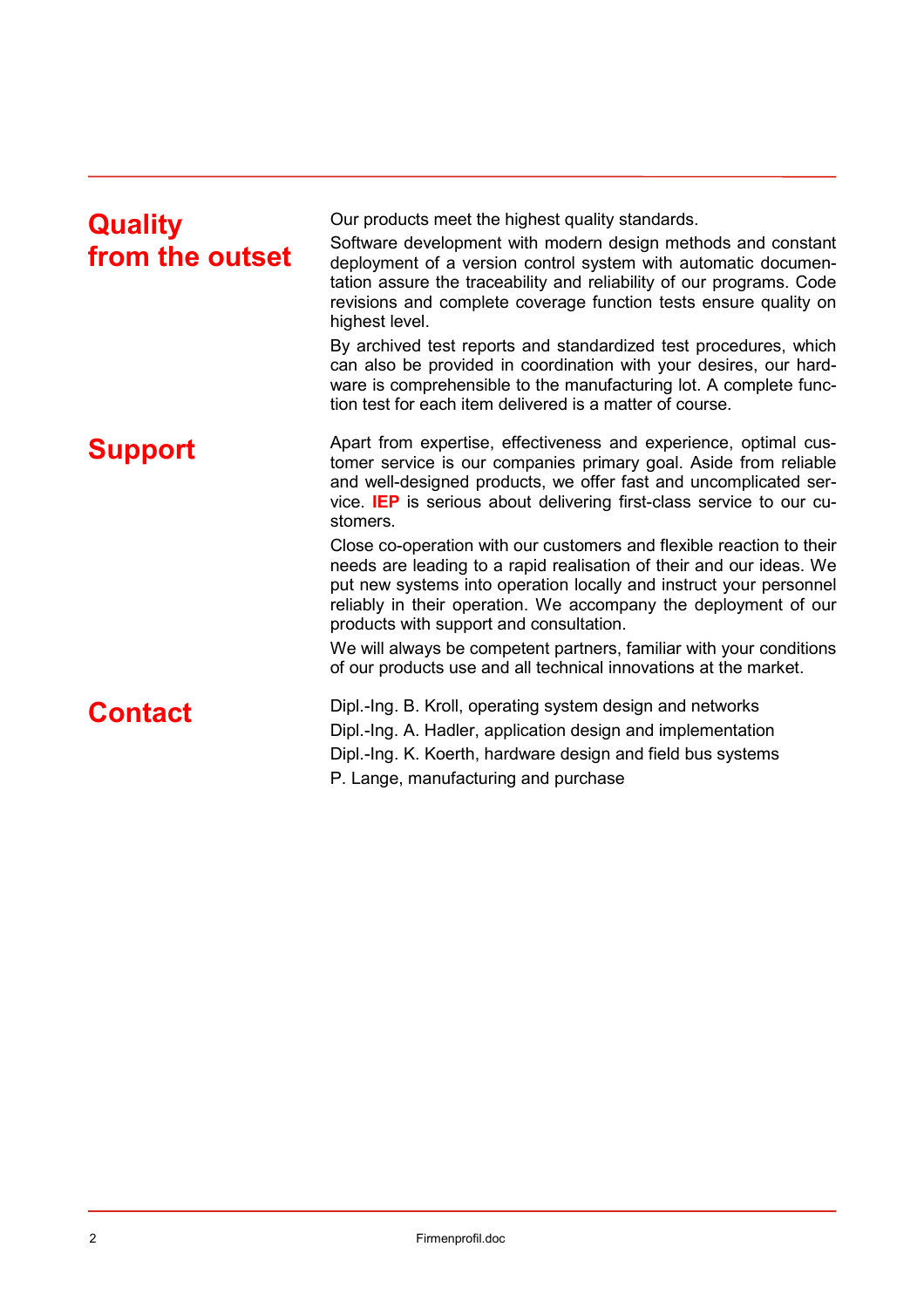#### **Software development**

We develop customized and application orientated software according to state of the art engineering.

#### **Hardware development**

For special applications we develop specialised electronics.

#### **System configuration**

For each application we design and configure optimal control systems build from standard components.

#### **Networking and network integration**

With TCP/IP, Profibus, InterBus, CAN, SINEC-H1, SINEC-L2, InterChange we integrate heterogeneous systems.

#### **Turn-key solutions**

We design complete control concepts and realize projects up to turn-key delivery.

Matured products provide you with tools to realize own projects:

- Development environment for ANSI-C in realtime systems
- PLC Programming system CoDeSys, based on IEC 61131-3
- Programming systems for realtime applications, based on PEARL and ANSI-C
- BDE systems for plant modernization, in particular under consideration of the requirements according to ISO 9000
- Modular control and automation systems based on VMEbus or PBus for custom-made, economical solutions

#### **RTOS-UH**

The fast and comfortable realtime multitasking operating system. We also integrate special hardware into the system.

#### **PEARL**

Easy to learn and application orientated programming language with realtime elements. We can port the PEARL system also to your hardware!

#### **ANSI-C**

The efficient programming language for systems programming and for demanding realtime applications.

#### **IEC 61131-3 with CoDeSys**

The conventional programming of controls in conjunction with the flexibility of a realtime system.

# **Products**

**Our**

# **Our Tools**